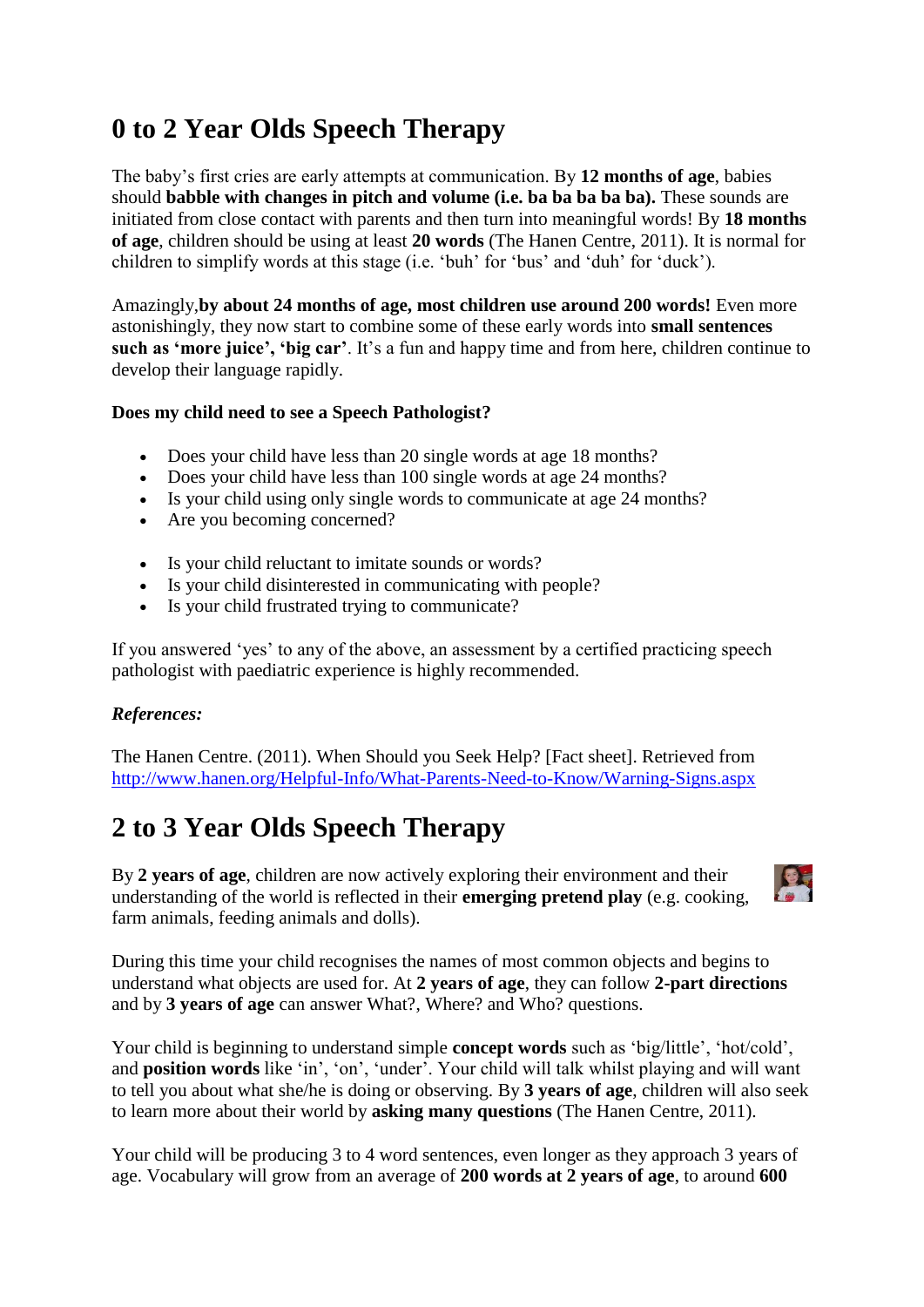**words at 3 years of age.** Sentences will become more complex over this time. The beginning of early grammar may emerge with the use of plurals (cats), verbs (running, jumping) and pronouns (I, me, my, you).

#### **Does my child need to see a Speech Pathologist?**

- Is your child not joining two words together at age 2 years?
- Is your child using less than 100 words at age 2 years?
- Is your child using less than 300 words at age  $2\frac{1}{2}$  years?
- Is your child using less than 3-4 word phrases at age 3 years?
- Are you having difficulty understanding your child's speech?
- Is your child not interested in communicating?
- Does your child have difficulty understanding what you say to him/her?
- Is your child stuttering?
- Is your child frustrated when trying to communicate?
- Are you becoming concerned?

If you answered 'yes' to any of the above, an assessment by a certified practicing speech pathologist with paediatric experience is highly recommended.

#### *References:*

The Hanen Centre. (2011). When Should you Seek Help? [Fact sheet]. Retrieved from <http://www.hanen.org/Helpful-Info/What-Parents-Need-to-Know/Warning-Signs.aspx>

## **3 to 5 Year Olds Speech Therapy**

Fast paced speech and language development continues at this most exciting stage of communication development. Children range now from generally speaking in **complete sentences** such as 'the children fed the horse', to **complex sentences** such as 'she doesn't swim when it is cold and when the wind blows'.

Between **3 – 3 ½ years of age** children are **connecting and co-ordinating many ideas in a single sentence**. This shows how far children have developed in just a few short years. What's more, their articulation is becoming clearer!

By **4 years of age,** a child's speech should be **easily intelligible** even to an unfamiliar listener. They are producing all sounds at the ends of words and many long sounds such as 'f', 's', 'sh', 'ch'. They can **understand longer and more complex instructions and directions** and readily **engage in a two-way conversation** by expressing ideas, thoughts, requests and demands!

Between **3 – 4 years of age** children rapidly increase their vocabulary to **approximately 1500 words,** and they strengthen their progress by utilising many grammatical components such as **pronouns** (he, she, her, his), **word endings** ('ing', 'ed', 'ly'), **plurals** ('cats'), **adjectives** ('dirty', 'hungry'), **past tense verbs** ('walked'), and some **small verbs** ('is', 'are', 'have').